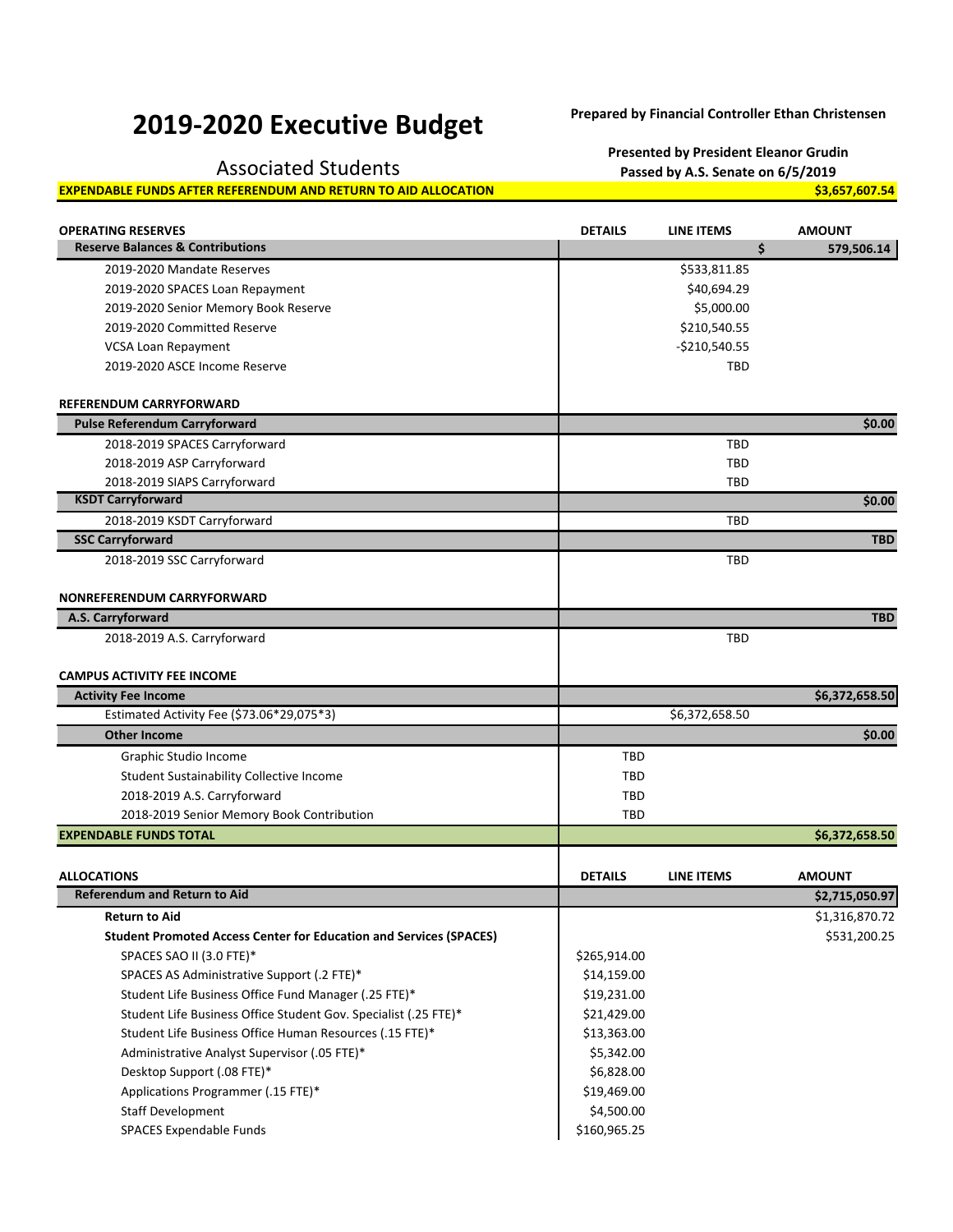| <b>Academic Success Program (ASP)</b><br><b>Student Initiated Access Programs and Services (SIAPS)</b> |                |                   | \$85,480.50<br>\$85,480.50    |
|--------------------------------------------------------------------------------------------------------|----------------|-------------------|-------------------------------|
| <b>Student Sustainability Collective</b>                                                               |                |                   | \$257,313.75                  |
| Student Life Business Office Student Gov. Specialist (.25 FTE)*                                        | \$21,429.00    |                   |                               |
| Desktop Support (.03 FTE)*                                                                             | \$2,560.00     |                   |                               |
| SAOII-Advisor (.25 FTE)*                                                                               | \$21,060.00    |                   |                               |
| Student Life Business Office Human Resources (.15 FTE)*                                                | \$13,363.00    |                   |                               |
| Applications Programmer (.1 FTE)*                                                                      | \$12,979.00    |                   |                               |
| SSC Expendable Funds                                                                                   | \$185,922.75   |                   |                               |
| KSDT (\$1.10 x 29,075 x 3)                                                                             |                |                   | \$95,947.50                   |
| Advisor (.2 FTE)*                                                                                      | \$16,848.00    |                   |                               |
| Public Events Manager Senior (.1 FTE)*                                                                 | \$10,211.00    |                   |                               |
| <b>KSDT Expendable Funds</b>                                                                           | \$68,888.50    |                   |                               |
|                                                                                                        |                |                   |                               |
| College Councils (\$.65 x 29,075 x 3)                                                                  |                |                   | \$56,696.25                   |
| UCSA Membership (\$1.10 x 29,075 x 3)                                                                  |                |                   | \$95,947.50                   |
| <b>Alternative Media and Student Services</b>                                                          |                |                   | \$190,114.00                  |
| Graphic Studio Manager (1.0 FTE)*                                                                      | \$96,116.00    |                   |                               |
| Sr. Graphic Artist (1.0 FTE)*                                                                          | \$93,998.00    |                   |                               |
| EXPENDABLE FUNDS AFTER REFERENDUM AND RETURN TO AID ALLOCATION                                         |                |                   | \$3,657,607.54                |
| <b>ALLOCATIONS</b>                                                                                     | <b>DETAILS</b> | <b>LINE ITEMS</b> | <b>AMOUNT</b>                 |
| <b>Career Employees</b>                                                                                |                |                   | \$825,794.00                  |
| <b>AS Administrative</b>                                                                               |                |                   | \$383,409.00                  |
| Applications Programmer (.75 FTE)*                                                                     | \$97,344.00    |                   |                               |
| Desktop Support (.21 FTE)*                                                                             | \$17,922.00    |                   |                               |
| SAO III Supervisor (1.0 FTE)*                                                                          | \$92,680.00    |                   |                               |
| Graphic Studio Artist(1.0 FTE)*                                                                        | \$72,495.00    |                   |                               |
| AS Executive Assistant(.8 FTE)*                                                                        | \$56,635.00    |                   |                               |
| SAO II A.S. Advisor (.55 FTE)*                                                                         | \$46,333.00    |                   |                               |
| <b>Student Life Business Office</b>                                                                    |                |                   | \$184,880.00                  |
| Student Government Specialist (.5 FTE)*                                                                | \$42,859.00    |                   |                               |
| Student Organization Fund Manager (.25 FTE)*                                                           | \$19,656.00    |                   |                               |
|                                                                                                        |                |                   |                               |
| Student Organization Fund Manager (.5 FTE)*                                                            | \$40,243.00    |                   |                               |
| Student Government and Organizations Specialist (.5 FTE)*                                              | \$37,595.00    |                   |                               |
| Human Resources (.2 FTE)*                                                                              | \$17,818.00    |                   |                               |
| Administrative Analyst Supervisor (.25 FTE)*                                                           | \$26,709.00    |                   |                               |
| <b>University Events Office</b>                                                                        |                |                   | \$257,505.00                  |
| Public Events Manager Principal (0.7 FTE)*                                                             | \$84,142.00    |                   |                               |
| Public Events Manager Senior (1.0 FTE)*                                                                | \$81,468.00    |                   |                               |
| Public Events Manager Senior (.9 FTE)*<br><b>EXPENDABLE FUNDS AFTER CAREER EMPLOYEES</b>               | \$91,895.00    |                   |                               |
| <b>Office of the President</b>                                                                         |                |                   | \$2,831,813.54<br>\$37,630.00 |
| <b>Office of the President</b>                                                                         |                |                   | \$2,600.00                    |
| Initiatives                                                                                            | \$500.00       |                   |                               |
| <b>Outreach and Marketing</b>                                                                          | \$500.00       |                   |                               |
| Travel                                                                                                 | \$1,500.00     |                   |                               |
|                                                                                                        | \$100.00       |                   |                               |
| Operating                                                                                              |                |                   |                               |
| <b>Office of Student Advocacy</b>                                                                      |                |                   | \$1,100.00                    |
| <b>Outreach and Marketing</b>                                                                          | \$400.00       |                   |                               |
| Leadership Development                                                                                 | \$700.00       |                   |                               |
| <b>Office of College Affairs</b>                                                                       |                |                   | \$880.00                      |
| Mixers (3)                                                                                             | \$0.00         |                   |                               |
| <b>College Council Visits</b>                                                                          | \$120.00       |                   |                               |
| Operating                                                                                              | \$160.00       |                   |                               |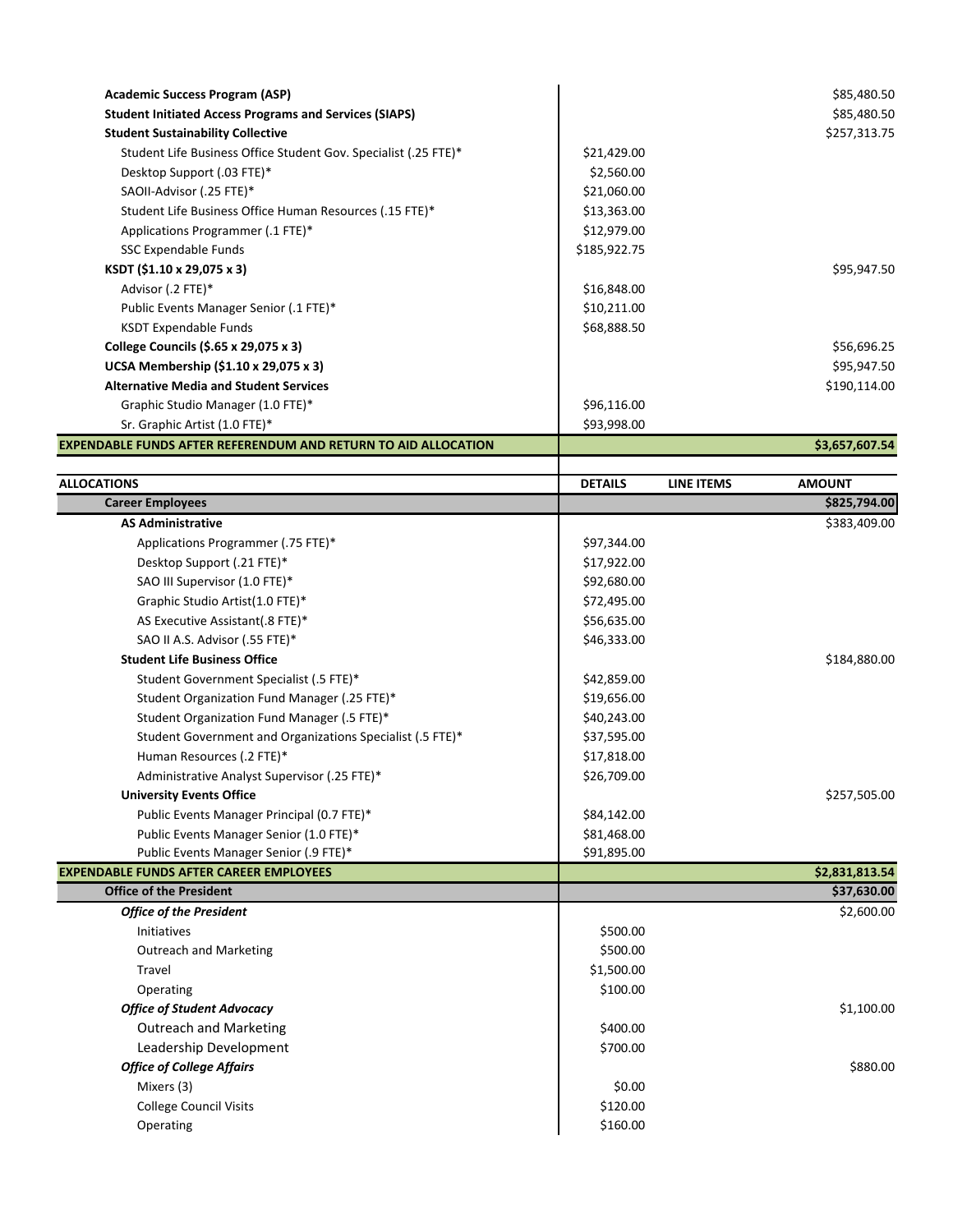| Sun God Kits                                               | \$0.00       |                |
|------------------------------------------------------------|--------------|----------------|
| Marketing                                                  | \$100.00     |                |
| All Council Retreat                                        | \$0.00       |                |
| Programming                                                | \$500.00     |                |
| Leadership Development                                     | \$0.00       |                |
| Know Your Councils                                         | \$0.00       |                |
| <b>Muir Musical</b>                                        | \$0.00       |                |
| <b>Office of Academic Affairs</b>                          |              | \$2,700.00     |
| Programming                                                | \$0.00       |                |
| A.S. Grants                                                | \$2,500.00   |                |
| Marketing                                                  | \$200.00     |                |
| <b>Office of Food and Housing Resources</b>                |              | \$350.00       |
| Marketing                                                  | \$100.00     |                |
|                                                            | \$100.00     |                |
| Programming<br>Outreach                                    | \$100.00     |                |
|                                                            |              |                |
| Supplies                                                   | \$50.00      |                |
| <b>Triton Food Pantry</b>                                  |              | \$30,000.00    |
| Operations                                                 | \$30,000.00  |                |
| <b>Office of Transportation and Transformation</b>         |              | \$750.00       |
| Operating                                                  | \$200.00     |                |
| Leadership Development                                     | \$400.00     |                |
| Marketing                                                  | \$150.00     |                |
| <b>Office of Campus Affairs</b>                            |              | \$1,218,070.00 |
| <b>Office of Campus Affairs</b>                            |              | \$8,200.00     |
| A.S. Retreat                                               | \$7,000.00   |                |
| A.S. Chill and Grill                                       | \$700.00     |                |
| A.S. Visibility                                            | \$0.00       |                |
| Leadership Development                                     | \$0.00       |                |
| Marketing and Outreach                                     | \$0.00       |                |
| A.S. Fellowship                                            | \$500.00     |                |
| Triton Dine (3)                                            | \$0.00       |                |
| <b>Office of Concerts and Events</b>                       |              | \$1,200,700.00 |
| Sun God Festival                                           | \$780,000.00 |                |
| Sun God Festival Contingency                               | \$20,000.00  |                |
| <b>Music Licensing Fees</b>                                | \$12,000.00  |                |
| Hullabaloo                                                 | \$140,000.00 |                |
| Fall Y'all                                                 | \$100,000.00 |                |
| <b>Special Events</b>                                      | \$58,000.00  |                |
| Bear Gardens (4)                                           | \$64,000.00  |                |
| Bear Garden Senior Sendoff                                 | \$22,000.00  |                |
| Marketing                                                  | \$3,500.00   |                |
| Leadership Development                                     | \$1,200.00   |                |
| Office of Equity, Diversity, and Inclusion                 |              | \$1,045.00     |
| <b>Outreach and Marketing</b>                              | \$300.00     |                |
| Leadership Development                                     | \$150.00     |                |
| MLK Jr. Day                                                | \$0.00       |                |
| <b>UCSD Cultural Celebration</b>                           | \$0.00       |                |
| Programming                                                | \$550.00     |                |
| Operating                                                  | \$45.00      |                |
| <b>Women's Commission</b>                                  |              | \$150.00       |
| Programming and Operating                                  | \$150.00     |                |
| Take Back the Night                                        | \$0.00       |                |
| Women's Awareness Week                                     | \$0.00       |                |
| <b>Tritons for Equity, Diversity, and Inclusion (TEDI)</b> |              | \$0.00         |
|                                                            |              |                |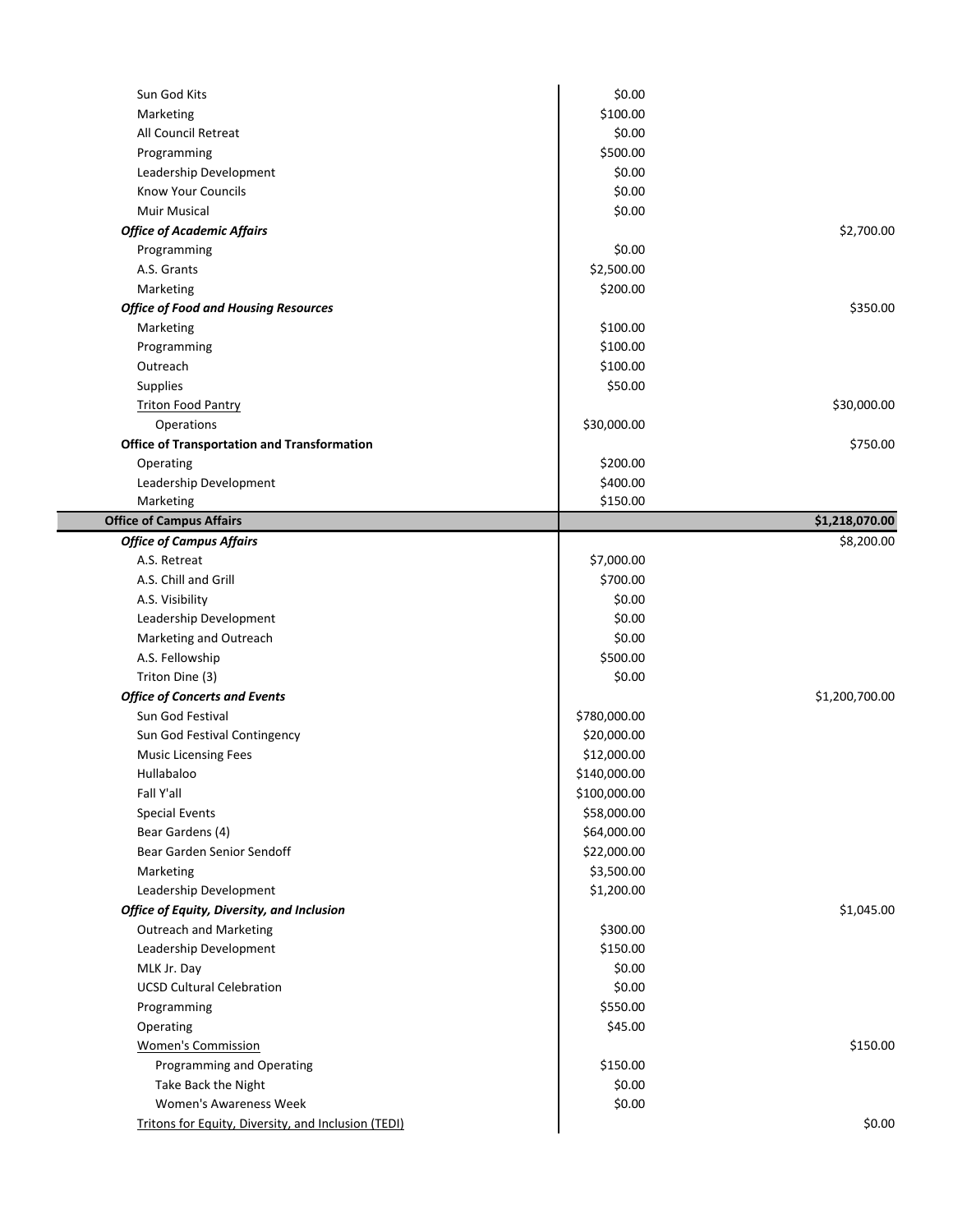| Programming                                    | \$0.00       |              |              |
|------------------------------------------------|--------------|--------------|--------------|
| Marketing and Outreach                         | \$0.00       |              |              |
| <b>Office of Environmental Justice Affairs</b> |              |              | \$1,400.00   |
| Outreach                                       | \$400.00     |              |              |
| Marketing                                      | \$300.00     |              |              |
| Leadership Development                         | \$100.00     |              |              |
| Initiatives and Projects                       | \$300.00     |              |              |
| Sustainability Investments                     | \$0.00       |              |              |
| Programming                                    | \$300.00     |              |              |
| <b>Office of Spirit &amp; Athletics</b>        |              |              | \$2,600.00   |
| Programming                                    | \$0.00       |              |              |
| Outreach                                       | \$2,000.00   |              |              |
| <b>Operations and Marketing</b>                | \$600.00     |              |              |
| Bear Garden                                    | \$0.00       |              |              |
| <b>Tritons Rising</b>                          | \$0.00       |              |              |
| <b>Office of Health and Wellness</b>           |              |              | \$3,975.00   |
| Marketing                                      | \$200.00     |              |              |
| <b>Wellness Coaches Operating</b>              | \$3,000.00   |              |              |
| Programming                                    | \$500.00     |              |              |
| Outreach                                       | \$200.00     |              |              |
| Operating                                      | \$75.00      |              |              |
| <b>Office of Finance and Resources</b>         |              |              | \$157,415.00 |
| <b>Office of Finance and Resources</b>         |              |              | \$400.00     |
| Marketing                                      | \$100.00     |              |              |
| Operating                                      | \$100.00     |              |              |
| Leadership Development                         | \$0.00       |              |              |
| <b>Initiatives</b>                             | \$200.00     |              |              |
| <b>Office of Student Organizations</b>         |              |              | \$142,565.00 |
| Operating                                      | \$150.00     |              |              |
| Marketing                                      | \$100.00     |              |              |
| <b>Student Org Operating Unallocated</b>       | \$5,000.00   |              |              |
| <b>Student Org Programming Unallocated</b>     |              | \$100,000.00 |              |
| <b>Fall Quarter</b>                            | \$100,000.00 |              |              |
| Winter Quarter                                 | \$0.00       |              |              |
| <b>Spring Quarter</b>                          | \$0.00       |              |              |
| Tournament and Competition Unallocated         |              | \$15,000.00  |              |
| <b>Fall Quarter</b>                            | \$15,000.00  |              |              |
| Winter Quarter                                 | \$0.00       |              |              |
| <b>Spring Quarter</b>                          | \$0.00       |              |              |
| Media Services Payment                         | \$8,000.00   |              |              |
| <b>Funding Guides</b>                          | \$1,000.00   |              |              |
| <b>BBQ Rentals</b>                             | \$3,000.00   |              |              |
| Performance Agreements                         | \$4,000.00   |              |              |
| CSI Poster Room                                | \$815.00     |              |              |
| <b>Student Org Funding Seminars</b>            | \$0.00       |              |              |
| All Campus Transfer Association (ACTA)         |              | \$3,500.00   |              |
| Programming and Operating                      | \$2,500.00   |              |              |
| Village Hangouts                               | \$0.00       |              |              |
| <b>Transfer Graduation</b>                     | \$0.00       |              |              |
| Dinner & A Movie                               | \$0.00       |              |              |
| Capital Improvements                           | \$0.00       |              |              |
| <b>Outreach and Promotion</b>                  | \$500.00     |              |              |
| Leadership Development                         | \$500.00     |              |              |
| All Campus Commuter Board (ACCB)               |              | \$2,000.00   |              |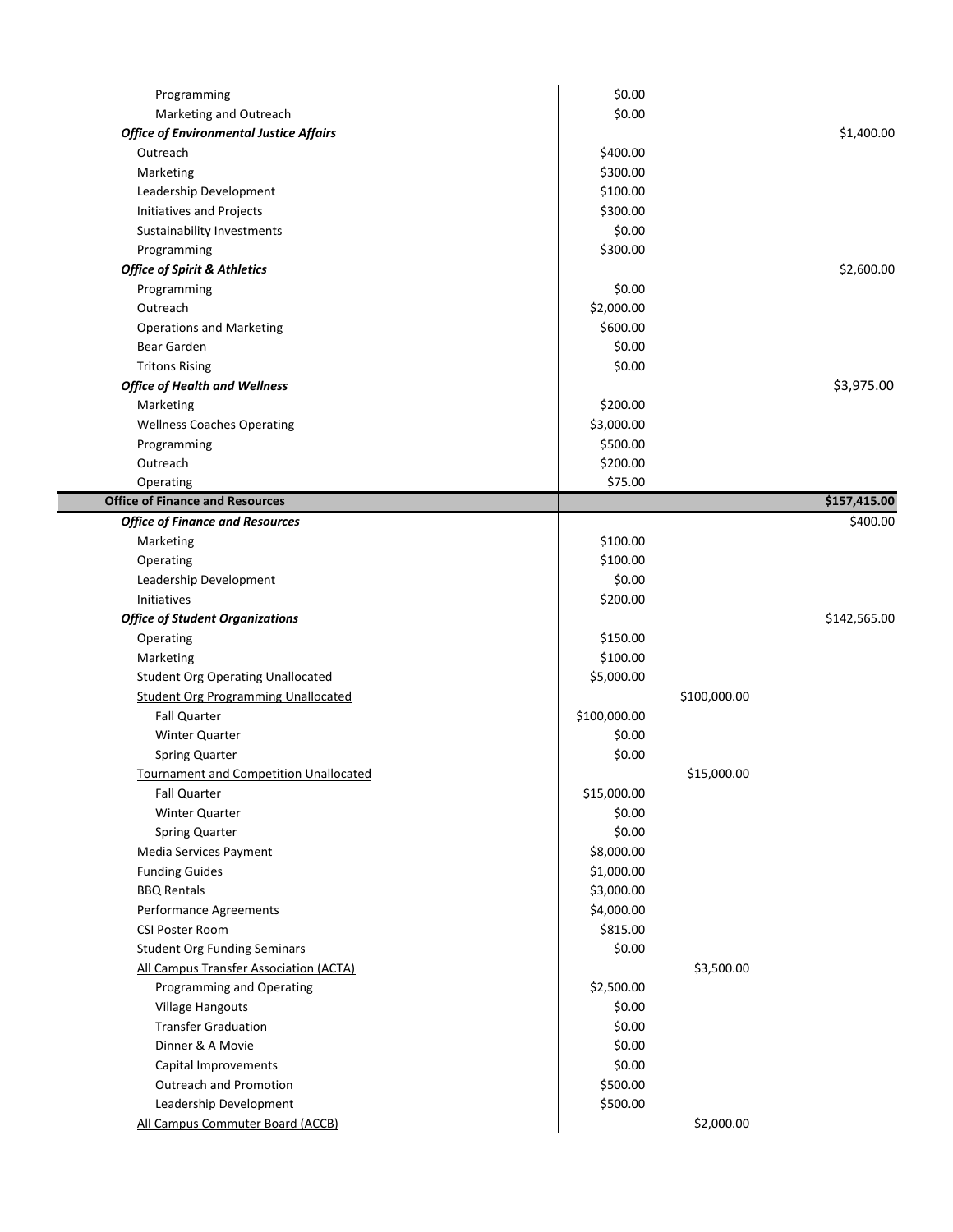| \$400.00    |                                                                                                                               |              |
|-------------|-------------------------------------------------------------------------------------------------------------------------------|--------------|
|             |                                                                                                                               |              |
|             |                                                                                                                               |              |
|             |                                                                                                                               |              |
|             |                                                                                                                               |              |
|             |                                                                                                                               |              |
|             |                                                                                                                               |              |
|             |                                                                                                                               |              |
|             |                                                                                                                               |              |
|             |                                                                                                                               |              |
|             |                                                                                                                               | \$14,450.00  |
|             |                                                                                                                               |              |
| \$0.00      |                                                                                                                               |              |
| \$0.00      |                                                                                                                               |              |
| \$150.00    |                                                                                                                               |              |
| \$300.00    |                                                                                                                               |              |
|             | \$2,000.00                                                                                                                    |              |
| \$0.00      |                                                                                                                               |              |
| \$1,000.00  |                                                                                                                               |              |
|             |                                                                                                                               |              |
|             |                                                                                                                               | \$71,250.00  |
|             |                                                                                                                               | \$55,250.00  |
| \$500.00    |                                                                                                                               |              |
| \$45,000.00 |                                                                                                                               |              |
| \$5,000.00  |                                                                                                                               |              |
| \$1,500.00  |                                                                                                                               |              |
| \$500.00    |                                                                                                                               |              |
| \$250.00    |                                                                                                                               |              |
| \$1,000.00  |                                                                                                                               |              |
|             | \$1,500.00                                                                                                                    |              |
| \$1,000.00  |                                                                                                                               |              |
| \$500.00    |                                                                                                                               |              |
|             |                                                                                                                               | \$14,000.00  |
| \$7,200.00  |                                                                                                                               |              |
| \$1,080.00  |                                                                                                                               |              |
| \$300.00    |                                                                                                                               |              |
|             |                                                                                                                               |              |
| \$2,880.00  |                                                                                                                               |              |
| \$600.00    |                                                                                                                               |              |
| \$900.00    |                                                                                                                               |              |
| \$960.00    |                                                                                                                               |              |
| \$80.00     |                                                                                                                               |              |
|             |                                                                                                                               | \$2,000.00   |
| \$100.00    |                                                                                                                               |              |
| \$100.00    |                                                                                                                               |              |
| \$600.00    |                                                                                                                               |              |
| \$500.00    |                                                                                                                               |              |
| \$700.00    |                                                                                                                               |              |
|             |                                                                                                                               | \$211,230.38 |
|             |                                                                                                                               | \$8,000.00   |
|             |                                                                                                                               | \$4,000.00   |
|             |                                                                                                                               | \$3,000.00   |
|             |                                                                                                                               | \$10,350.00  |
| \$6,000.00  |                                                                                                                               |              |
|             | \$200.00<br>\$300.00<br>\$0.00<br>\$0.00<br>\$0.00<br>\$500.00<br>\$100.00<br>\$0.00<br>\$500.00<br>\$12,000.00<br>\$1,000.00 |              |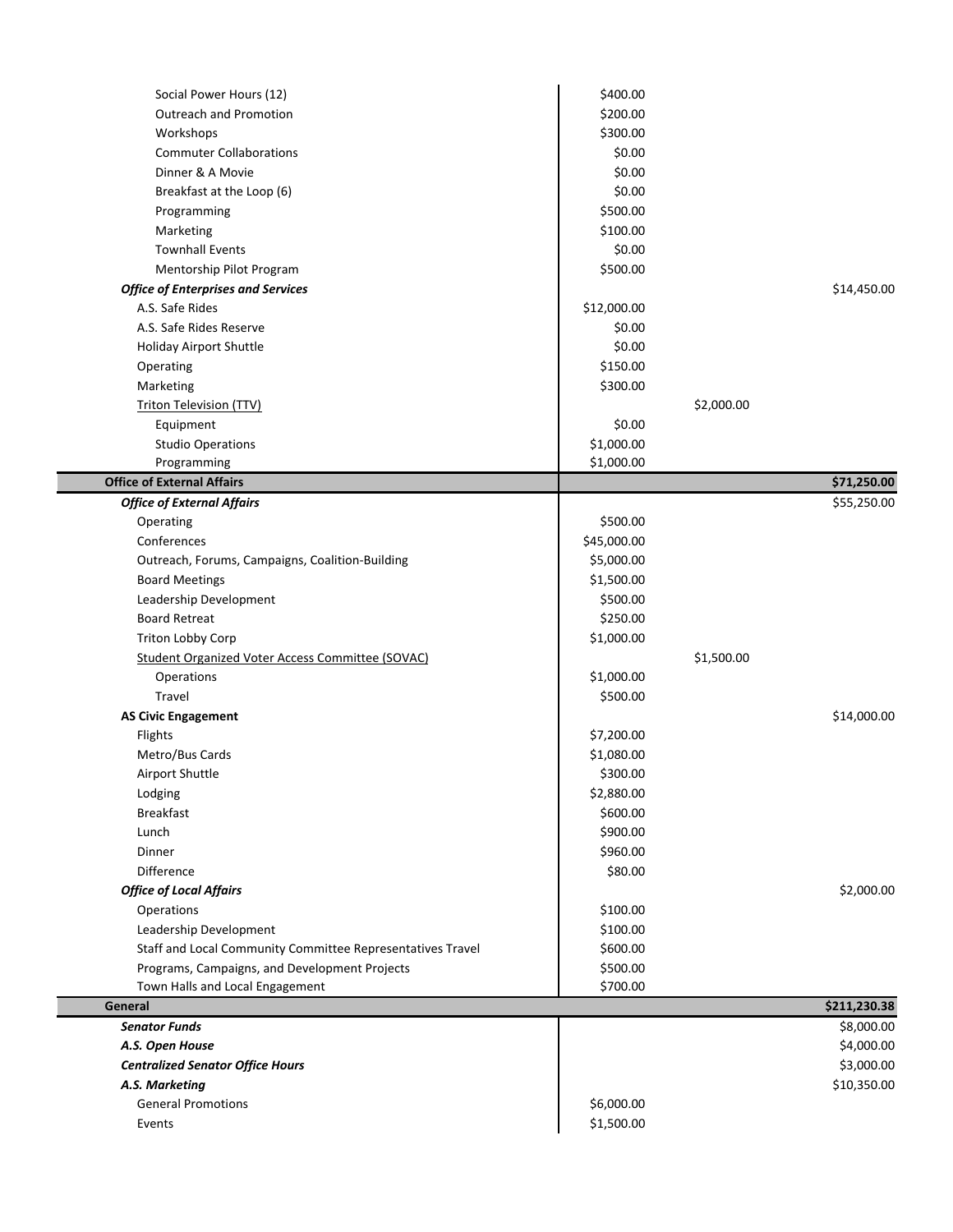| Operating                                                                    | \$2,000.00  |              |
|------------------------------------------------------------------------------|-------------|--------------|
| <b>Public Relations</b>                                                      | \$500.00    |              |
| <b>Fluffy Operations and Maintenance</b>                                     | \$350.00    |              |
| A.S. Elections                                                               |             | \$3,000.00   |
| <b>Mandate Reserve Contribution</b>                                          |             | \$182,880.38 |
| <b>Administration</b>                                                        |             | \$197,646.94 |
| <b>Administrative Supplies and Expenses</b>                                  |             | \$24,302.00  |
| Graphics / Printing                                                          | \$500.00    |              |
| Telephone Equipment and Tolls                                                | \$500.00    |              |
| Mail Delivery (\$40 x 12 months)                                             | \$160.00    |              |
| Postage                                                                      | \$20.00     |              |
| <b>Office Supplies</b>                                                       | \$500.00    |              |
| <b>Business Cards</b>                                                        | \$500.00    |              |
| Cart Maintenance                                                             | \$1,000.00  |              |
| Computer Equipment                                                           | \$250.00    |              |
| A.S. Personnel Support                                                       | \$20,872.00 |              |
| <b>Administrative Student Salaries</b>                                       |             | \$156,844.94 |
| Graphic Artist (2 x \$14 x 20h x 35wk)                                       | \$19,600.00 |              |
| Graphic Artist (2 x \$14 x 26h x 15wk)                                       | \$10,920.00 |              |
| Sr. Graphic Artist (2 x \$15 x 20h x 35wk)                                   | \$21,000.00 |              |
| Sr. Graphic Artist (2 x \$15 x 29h x 15wk)                                   | \$13,050.00 |              |
| Public Relations (2 x \$14 x 20h x 50wk)                                     | \$28,000.00 |              |
| A.S. Office Assistant (1 x \$12.21 x 15h x 35wk)                             | \$6,410.25  |              |
| Webmaster/Computer Programmer (1 x \$15 x 20h x 50wk)                        | \$15,000.00 |              |
| SLBO Office Assistant (1 x \$12.21 x 20h x 40wk)                             | \$9,768.00  |              |
| A.S. President's Assistant (1 x \$12.21 x 12h x 25wk)                        | \$3,663.00  |              |
| Triton Food Pantry Lead Manager (1x12.21x12hx35wk)                           | \$5,128.20  |              |
| Triton Food Pantry Manager (2 x\$12.21 x 12h x 35wk)                         | \$9,416.40  |              |
| Triton Food Pantry Pop-Up Manager (1 x \$12.21 x 12h x 35wk)                 | \$5,128.20  |              |
| Civic Engagement and Voter Registration Interns (1x \$12.21 x 12 hr x 30 wk) | \$4,395.60  |              |
| Fluffy Mascot Employee (2*\$12/hr*36hr/quarter*3 quarters)                   | \$2,592.00  |              |
| Elections Manager (1 x \$12.21/hr* 10-20/wk*4 wk)                            | \$0.00      |              |
| Student Salary Benefits (1.8%)                                               | \$2,773.29  |              |
| <b>Staff Development</b>                                                     |             | \$16,500.00  |
| Computer Programmer Development                                              | \$1,500.00  |              |
| Student Affairs Administrators (3)                                           | \$4,500.00  |              |
| <b>Administrative Assistant</b>                                              | \$1,500.00  |              |
| Graphic Studio Manager Development                                           | \$1,500.00  |              |
| Senior Artist Development                                                    | \$1,500.00  |              |
| <b>Graphic Artist Development</b>                                            | \$1,500.00  |              |
| <b>ASCE Professional Staff Development</b>                                   | \$4,500.00  |              |
| <b>Cabinet and Assembly Stipends</b>                                         |             | \$183,840.62 |
| <b>Cabinet Stipends</b>                                                      |             | \$80,750.00  |
| President (1 x \$300/wk x 40 wk)                                             | \$12,000.00 |              |
| Vice President Campus Affairs (1 x \$200/wk x 35wk)                          | \$7,000.00  |              |
| Vice President External Affairs (1 x \$200/wk x 35wk)                        | \$7,000.00  |              |
| Financial Controller (1 x \$200/wk x 35wk)                                   | \$7,000.00  |              |
| Sr. AVP Concerts and Events (1 x \$150/wk x 35wk)                            | \$5,250.00  |              |
| Sr. AVP Student Organizations (1 x \$150/wk x 35wk)                          | \$5,250.00  |              |
| Sr. AVP Student Advocacy (1 x \$150/wk x 35wk)                               | \$5,250.00  |              |
| AVP Academic Affairs (1 x \$100/wk x 32wk)                                   | \$3,200.00  |              |
| AVP Enterprises and Services (1 x \$100/wk x 32wk)                           | \$3,200.00  |              |
| AVP Equity, Diversity, and Inclusion (1 x \$100/wk x 32wk)                   | \$3,200.00  |              |
| AVP Spirit and Athletics (1 x \$100/wk x 32wk)                               | \$3,200.00  |              |
|                                                                              |             |              |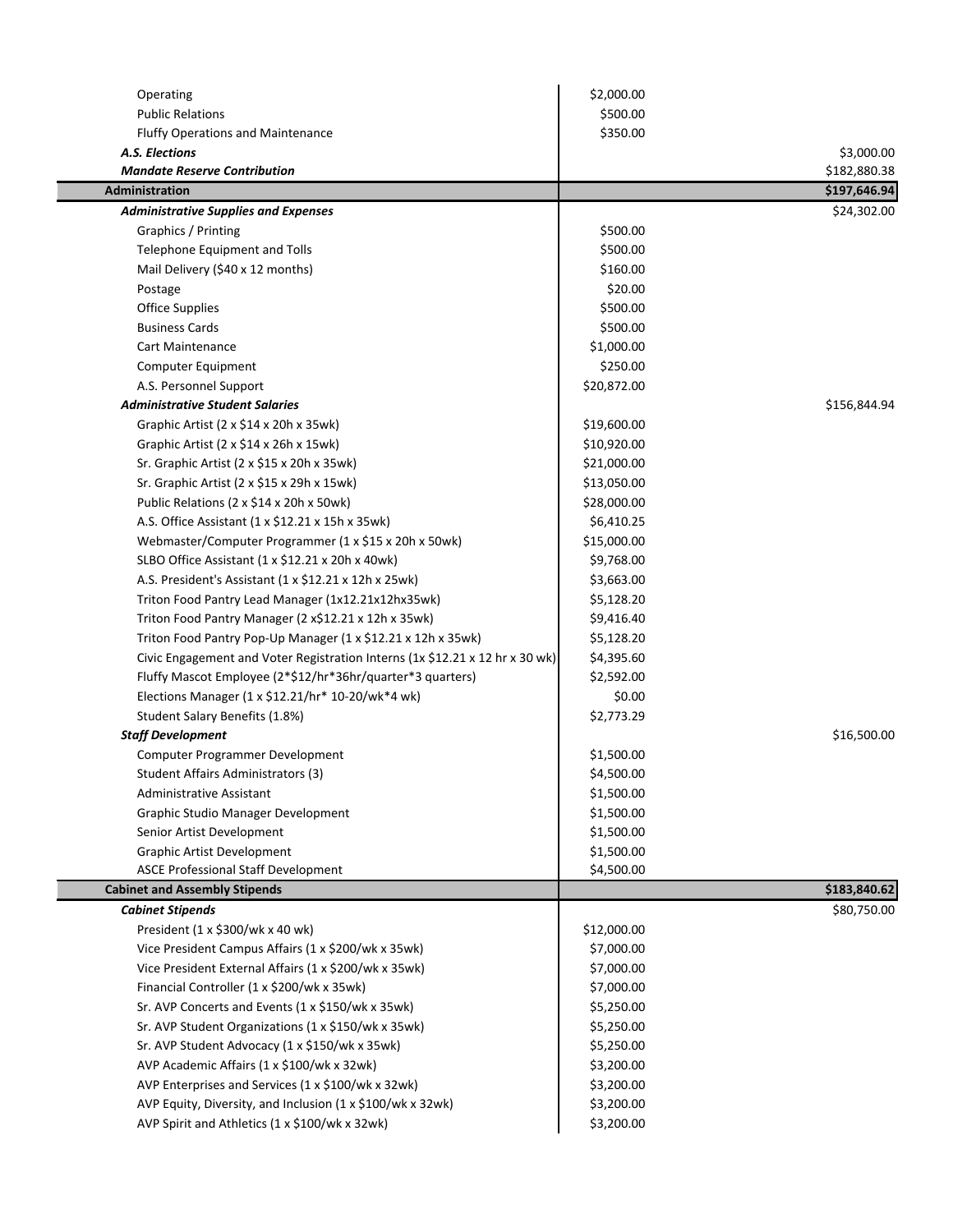| AVP College Affairs (1 x \$100/wk x 32wk)                   | \$3,200.00 |             |             |
|-------------------------------------------------------------|------------|-------------|-------------|
| AVP Local Affairs (1 x \$100/wk x 32wk)                     | \$3,200.00 |             |             |
| AVP Food and Housing Resources (1 x \$100/wk x 32wk)        | \$3,200.00 |             |             |
| AVP Transportation and Transformation (1 x \$100/wk x 32wk) | \$3,200.00 |             |             |
| AVP Health and Wellness (1 x \$100/wk x 32wk)               | \$3,200.00 |             |             |
| AVP Environmental Justice Affairs (1 x \$100/wk x 32wk)     | \$3,200.00 |             |             |
| <b>Senate Stipends</b>                                      |            |             | \$18,000.00 |
| Campus-Wide Senator (5 x \$20/wk x 30wk)                    | \$3,000.00 |             |             |
| Arts and Humanities Senator (1 x \$20/wk x 30wk)            | \$600.00   |             |             |
| Social Sciences Senator (1 x \$20/wk x 30wk)                | \$600.00   |             |             |
| Physical Sciences Senator (1 x \$20/wk x 30wk)              | \$600.00   |             |             |
| Biological Sciences Senator (1 x \$20/wk x 30 wk)           | \$600.00   |             |             |
| Engineer Senator (1 x \$20/wk x 30wk)                       | \$600.00   |             |             |
| International Senator (1 x \$20/wk x 30wk)                  | \$600.00   |             |             |
| Out-of-State Senator (1 x \$20/wk x 30wk)                   | \$600.00   |             |             |
| First Year Senator (2 x \$20/wk x 30wk)                     | \$1,200.00 |             |             |
| Transfer Senator (2 x \$20/wk x 30wk)                       | \$1,200.00 |             |             |
| Off-Campus Senator (2 x \$20/wk x 30wk)                     | \$1,200.00 |             |             |
| Revelle Senator (2 x \$20/wk x 30wk)                        | \$1,200.00 |             |             |
| Muir Senator (2 x \$20/wk x 30wk)                           | \$1,200.00 |             |             |
| Marshall Senators (2 x \$20/wk x 30wk)                      | \$1,200.00 |             |             |
| Warren Senators (2 x \$20/wk x 30wk)                        | \$1,200.00 |             |             |
| Roosevelt Senators (2 x \$20/wk x 30wk)                     | \$1,200.00 |             |             |
| Sixth Senators (2 x \$20/wk x 30wk)                         | \$1,200.00 |             |             |
| <b>Office Staff Stipends</b>                                |            |             | \$58,310.00 |
| <b>ASCE Stipends</b>                                        |            | \$29,820.00 |             |
| Festivals Director (1 x \$100/wk x 35wk)                    | \$3,500.00 |             |             |
| Chief of Staff (1 x \$60/wk x 35 wk)                        | \$2,100.00 |             |             |
| Bear Garden Director (1 x \$100/wk x 35wk)                  | \$3,500.00 |             |             |
| Special Events Director (1 x \$100/wk x 35wk)               | \$3,500.00 |             |             |
| Marketing Director (1 x \$70/wk x 35wk)                     | \$2,450.00 |             |             |
| Festivals Coordinators (2 x \$70/wk x 28wk)                 | \$3,920.00 |             |             |
| Special Events Coordinators (2 x \$60/wk x 28wk)            | \$3,360.00 |             |             |
| Bear Garden Coordinator (1 x \$60/wk x 28wk)                | \$1,680.00 |             |             |
| Sponsorship Director (1x 70\$/wk x 35 wk)                   | \$2,450.00 |             |             |
| Marketing Coordinators (2 x \$60/wk x 28wk)                 | \$3,360.00 |             |             |
| <b>VP External Stipends</b>                                 |            | \$5,310.00  |             |
| Chief of Staff (1 x \$30/wk x 32wk)                         | \$960.00   |             |             |
| Legislative Liaison (1 x \$45/wk x 32wk)                    | \$1,350.00 |             |             |
| Campus Organizing Director (1 x \$45/wk x 30wk)             | \$1,350.00 |             |             |
| Labor Commission Director (1 x \$30/wk x 30wk)              | \$900.00   |             |             |
| Chief of Staff for Local Affairs (1x \$ 30/wk x 25 wk)      | \$750.00   |             |             |
| <b>VP Campus Stipends</b>                                   |            | \$8,940.00  |             |
| A.S. Fellowship Directors (2 x \$50/wk x 30wk)              | \$3,000.00 |             |             |
| Chief of Staff $(1 \times $30/wk \times 28 wk)$             | \$840.00   |             |             |
| A.S. Record Officer (1 x \$40/wk x 30wk)                    | \$1,200.00 |             |             |
| A.S. Data Officer (1 x \$30/wk x 30wk)                      | \$900.00   |             |             |
| EDI Chief of Staff (1 x \$30/wk x 25wk)                     | \$750.00   |             |             |
| EJA Chief of Staff (1 x \$30/wk x 25wk)                     | \$750.00   |             |             |
| Health and Wellness Chief of Staff (1 x \$30/wk x 25 wk)    | \$750.00   |             |             |
| Spirit and Athletics Chief of Staff (1 x \$30/wk x 25wk)    | \$750.00   |             |             |
| Sr. AVP Student Advocacy Stipends                           |            | \$2,750.00  |             |
| Senior Advocate (1 x \$55/wk x 25wk)                        | \$1,375.00 |             |             |
| Outreach Coordinator (1 x \$55/wk x 25wk)                   | \$1,375.00 |             |             |